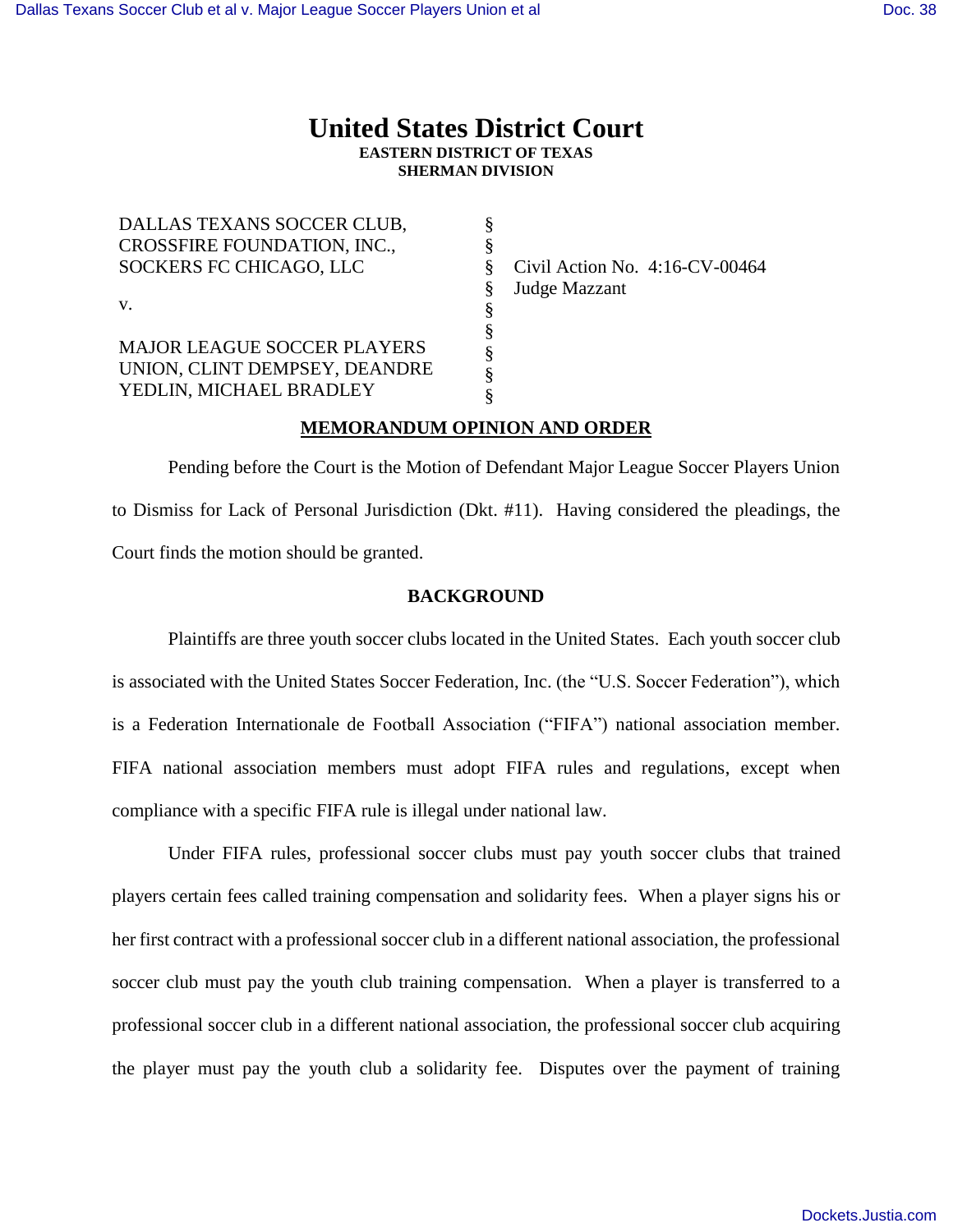compensation and solidarity fees are adjudicated by FIFA's Dispute Resolution Chamber in Zurich, Switzerland.

Plaintiffs initiated administrative proceedings before the Dispute Resolution Chamber seeking either training compensation or solidarity fees in connection with the signing or transfer of players Plaintiffs trained. Specifically, Plaintiff Dallas Texans Soccer Club (the "Dallas Texans") trained Clint Dempsey and is seeking a solidarity fee in connection with Dempsey's transfer to Major League Soccer, LLC from the Football Association of the United Kingdom. Plaintiff Crossfire Foundation Inc. ("Crossfire") trained Deandre Yedlin and is seeking a solidarity fee in connection with Yedlin's transfer to the Football Association of the United Kingdom from Major League Soccer, LLC. Plaintiff Sockers FC Chicago, LLC ("Sockers") trained Michael Bradley and is seeking a solidarity fee in connection with Bradley's transfer to Major League Soccer, LLC from the Italian Football Federation. Plaintiff Sockers also trained Eric Pothast and is seeking training compensation in connection with his signing with Angelholms FF of the Swedish Football Association.

Defendant Major League Soccer Players Union (the "Players Union") is the exclusive collective bargaining representative of all players selected to play in Major League Soccer, LLC. The Players Union represents fifty-nine players in Texas, including at least twenty-one players from the Dallas Texans. The Players Union has two union representatives continuously present in Texas and sends employees to meet with players in Texas. The Players Union is an unincorporated association with offices in Bethesda, Maryland.

On May 24, 2016, Plaintiffs, the Players Union, the U.S. Soccer Federation, and professional soccer leagues met in Chicago, Illinois, to discuss a training compensation and solidarity fee system for U.S. youth clubs. Plaintiffs allege that during this meeting, Bob Foose,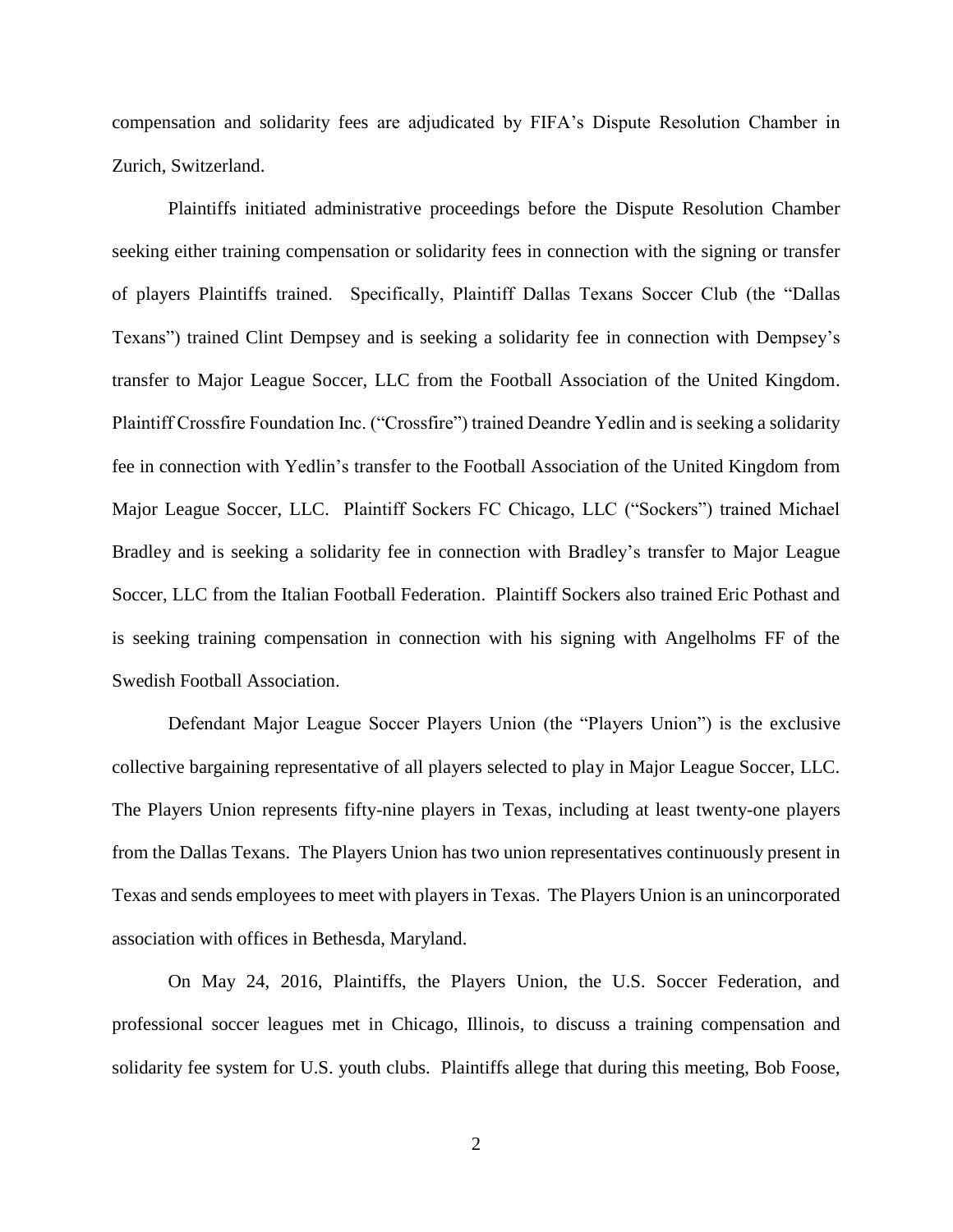the Executive Director of the Players Union, stated that any effort by Plaintiffs to enforce training compensation or solidarity fees would violate federal antitrust law. Plaintiffs also allege that a representative from Major League Soccer, LLC alerted U.S. youth club representatives that the Players Union threatened to file an antitrust lawsuit against Plaintiffs, the U.S. Soccer Federation, and others if the Dispute Resolution Chamber awarded Plaintiffs training compensation or solidarity contributions.

On July 1, 2016, Plaintiffs filed a Class Action Complaint for Declaratory Relief against the Players Union, Dempsey, Yedlin, Bradley, and all those similarly situated (Dkt. #1). Plaintiffs seek a declaration that any U.S. youth club's receipt of training compensation or solidarity fees does not violate antitrust laws. Plaintiffs also seek a declaration that the implementation of a system of training compensation and solidarity fees for player transactions within the U.S. does not violate antitrust laws.

On November 3, 2016, the Players Union filed the pending motion to dismiss for lack of personal jurisdiction (Dkt. #11). On December 1, 2016, Plaintiffs filed a response (Dkt. #23). The Players Union filed a reply on December 21, 2016 (Dkt. #34).

#### **LEGAL STANDARD**

Federal Rule of Civil Procedure  $12(b)(2)$  requires a court to dismiss a claim if the court does not have personal jurisdiction over the defendant. Fed. R. Civ. P. 12(b)(2). After a nonresident defendant files a motion to dismiss for lack of personal jurisdiction, the party seeking to invoke the court's jurisdiction must "present sufficient facts as to make out only a prima facie case supporting jurisdiction." Alpine View Co. v. Atlas Copco AB, 205 F.3d 208, 215 (5th Cir. 2000). When considering the motion to dismiss, the court must accept as true the plaintiff's uncontroverted allegations and resolve factual conflicts in favor of the plaintiff. Id.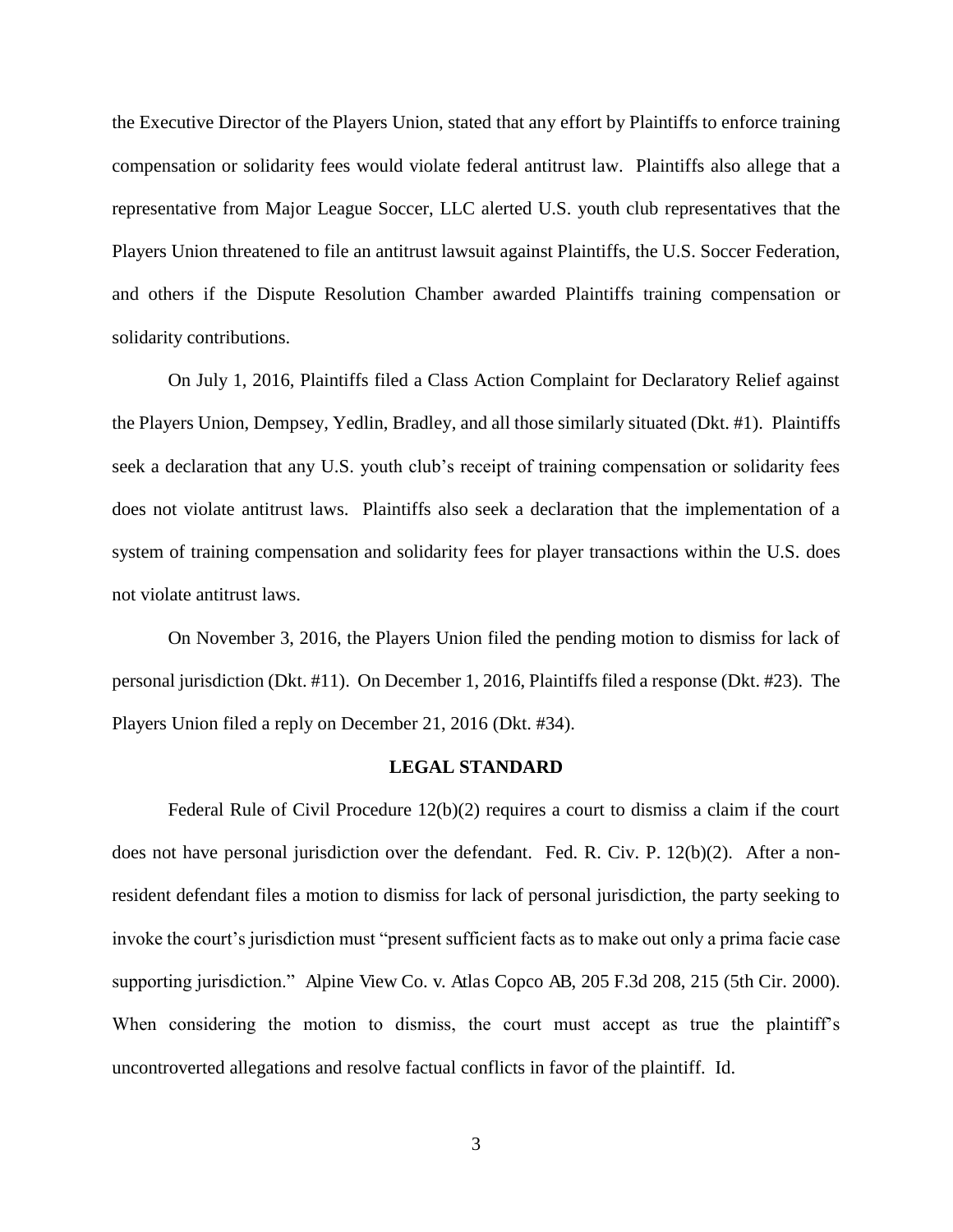A federal court may exercise personal jurisdiction over a nonresident defendant if (1) the forum state's long-arm statute confers personal jurisdiction over that defendant, and (2) the exercise of personal jurisdiction comports with the due process clause of the Fourteenth Amendment. *Int'*l Energy Ventures Mgmt., L.L.C. v. United Energy Grp., Ltd., 818 F.3d 193, 212 (5th Cir. 2016). Because the Texas long-arm statute extends as far as constitutional due process permits, a court only needs to determine whether a suit in Texas is consistent with the due process clause of the Fourteenth Amendment. Id. The due process clause requires that a court exercise personal jurisdiction over a nonresident defendant only if the defendant has "certain minimum contacts with [the forum state] such that the maintenance of the suit does not offend traditional notions of fair play and substantial justice." Id. (citing *Int'l Shoe Co. v. Washington*, 326 U.S. 310, 316 (1945)). Minimum contacts with a forum state can be satisfied by contacts that give rise to either general jurisdiction or specific jurisdiction. Wilson v. Belin, 20 F.3d 644, 647 (5th Cir. 1994).

#### **ANALYSIS**

#### **General Jurisdiction**

 The Players Union argues the Court does not have general jurisdiction over it and moves for dismissal under Rule 12(b)(2).

General jurisdiction occurs when "a State exercises personal jurisdiction over a defendant in a suit not arising out of or related to the defendant's contacts with the forum." Helicopteros Nacionales de Colom., S.A. v. Hall, 466 U.S. 408, 414 n.9 (1984). General jurisdiction exists only when the defendant's contacts with the State constitute "continuous and systematic" general contacts with the forum. Id. at 416. "For an individual, the paradigm forum for the exercise of general jurisdiction is the individual's domicile; for a corporation, it is an equivalent place, one in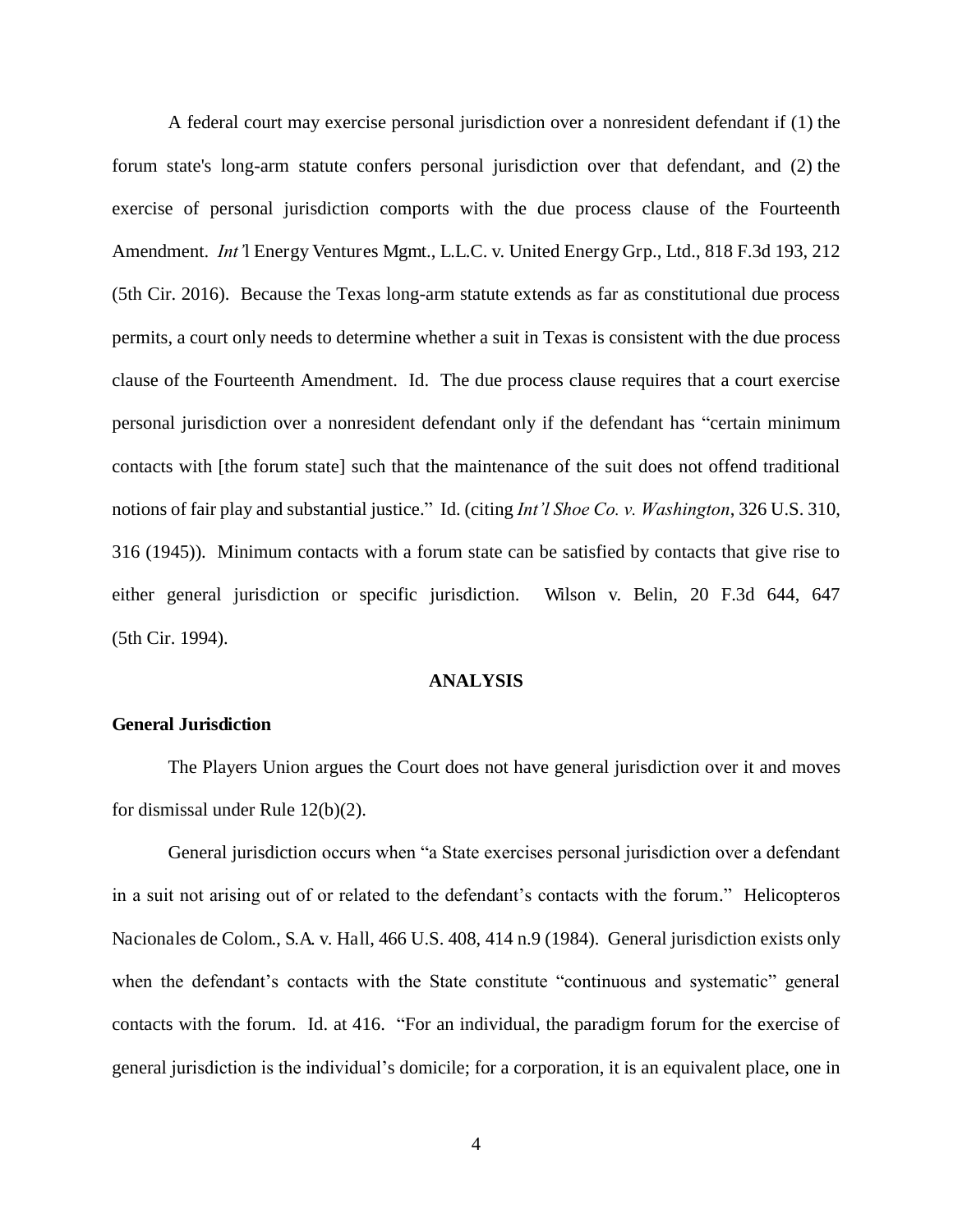which the corporation is fairly regarded as at home." Daimler AG v. Bauman, 134 S. Ct. 746, 760 (2014) (citing Goodyear Dunlop Tires Operations, S.A. v. Brown, 564 U.S. 915, 924 (2011)). The inquiry is not whether a corporation's "in-forum contacts can be said to be in some sense 'continuous and systematic,' it is whether that corporation's affiliations with the State are so 'continuous and systematic' as to render [it] essentially at home in the forum State." Id. at 761 (citing Goodyear, 564 U.S. at 919).

A corporation is fairly regarded as at home in its place of incorporation and principal place of business. Id. at 760. General jurisdiction "calls for an appraisal of a corporation's activities in their entirety, nationwide and worldwide. A corporation that operates in many places can scarcely be deemed at home in all of them." Id. at 762 n.20. Other courts have held that the Daimler "essentially at home" standard applies to unincorporated associations. See Waldman v. Palestine Liberation Org., 835 F.3d 317, 332 (2d Cir. 2016) ("Daimler's reasoning was based on an analogy to general jurisdiction over individuals, and there is no reason to invent a different test for general personal jurisdiction depending on whether the defendant is an individual, a corporation, or another entity"); Livnat v. Palestinian Auth., 82 F. Supp. 3d 19, 29 (D.D.C. 2015).

Plaintiffs argue the Court has general jurisdiction over the Players Union because it " $(1)$  sends employees to meet with players,  $(2)$  has 59 of it[s] MLS players resident,  $(3)$  controls at least two union representatives that act on behalf of the interests of the [Players Union], and (4) recruits youth soccer players to join the [Players Union], including players of the Plaintiff." (Dkt. #23 at p. 9).

The Players Union responds that it has limited contacts with Texas and is not "essentially at home" in Texas. The Players Union notes that it is party to a collective bargaining agreement with Major League Soccer, L.L.C. and not with any individual Texas team. The Players Union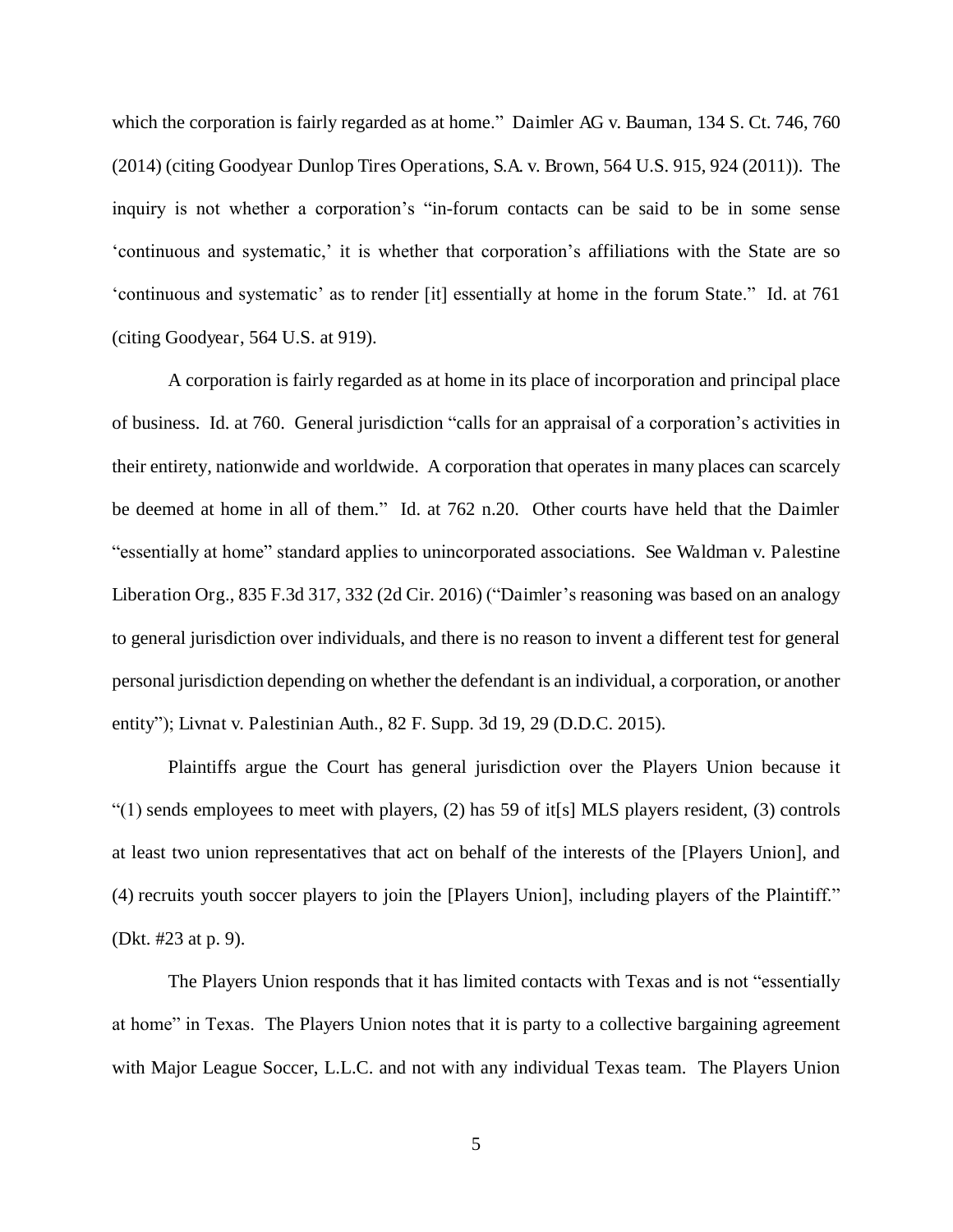represents 588 players from twenty teams in Major League Soccer, L.L.C. Only two of these teams, consisting of fifty-nine players, are in Texas.

The Players Union further argues that although there are two union representatives in Texas, each team has an elected representative, meaning there are twenty union representatives throughout the country. The Players Union states that it meets with and recruits players from every Major League Soccer, L.L.C. team. Over the last five years, the Players Union has had a total of three meetings with members playing in Texas. Additionally, the Players Union argues that it does not have any offices in Texas, does not maintain any bank accounts in Texas, does not have any employees in Texas, and none of its Executive Board members play for a team located in Texas.

The Court finds that Plaintiffs have not established a prima facie case supporting general jurisdiction over the Players Union. Although the Players Union meets with players in Texas and represents fifty-nine players in Texas, the Players Union's contacts with Texas are viewed in light of its activities nationwide. The Players Union represents 588 players from twenty teams nationwide. Each of these teams has a union representative and meets with employees from the Players Union. The Players Union's offices and employees are not located in Texas. The Players Union's contacts in Texas thus only represent a portion of its total activity as an association. These contacts are not so continuous and systematic as to render the Players Union essentially at home in Texas. The Court does not have general jurisdiction over the Players Union.

# **Specific Jurisdiction**

The Players Union next argues the Court does not have specific jurisdiction over it and moves for dismissal under Rule 12(b)(2).

Specific jurisdiction exists when the plaintiff alleges a cause of action that grows out of or relates to a contact between the defendant and the forum state. Helicopteros, 466 U.S. at 414 n.8.

6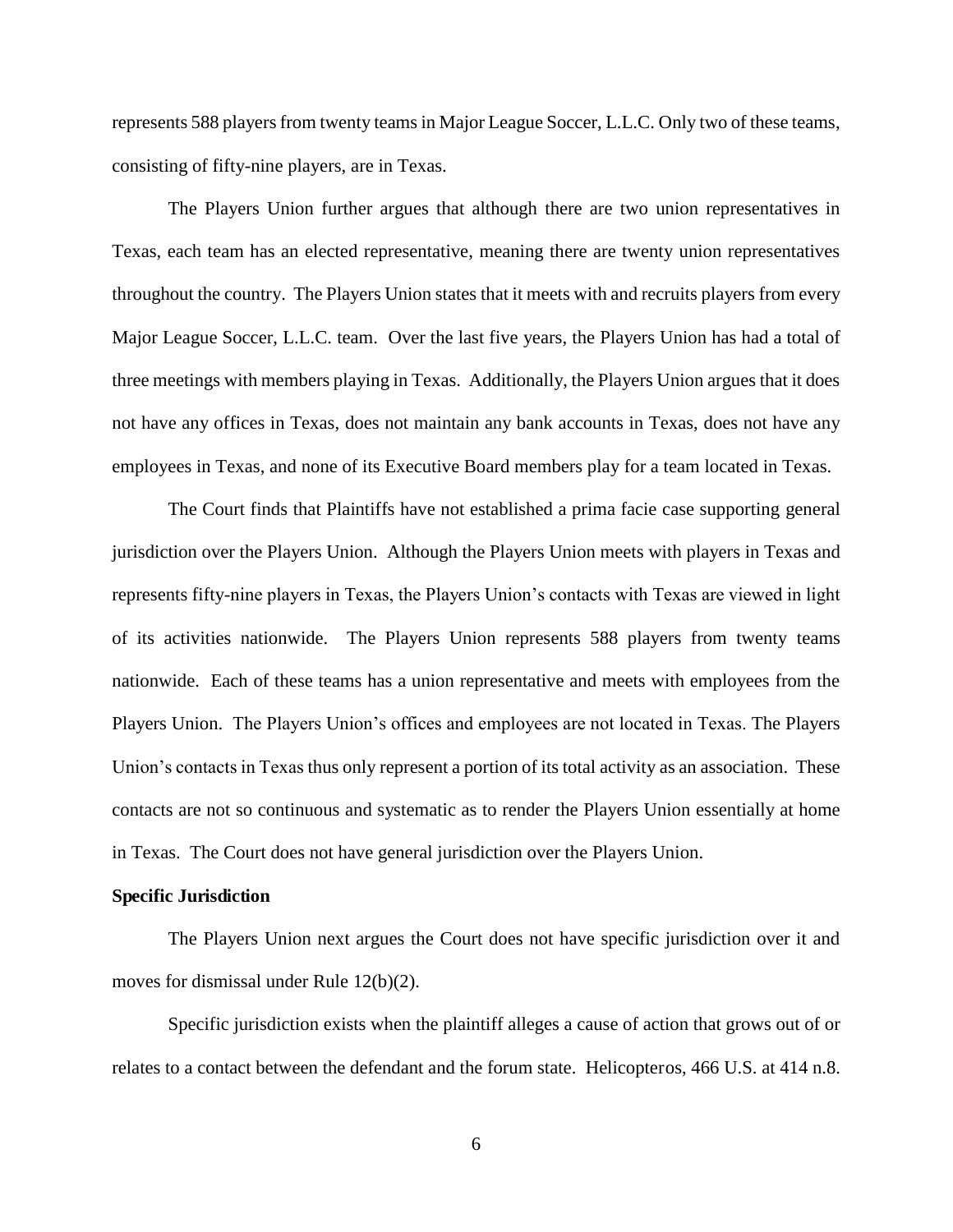A single act by a defendant may establish specific jurisdiction if the act in the forum state is substantially related to the suit. See Moncrie*f Oil Int'l v. OAO Gazp*rom, 481 F.3d 309, 311 (5th Cir. 2007).

The Fifth Circuit follows a three-step analysis in determining whether a court has specific personal jurisdiction: "(1) whether the defendant has minimum contacts with the forum state, i.e., whether it purposely directed its activities toward the forum state or purposefully availed itself of the privileges of conducting activities there; (2) whether the plaintiff's cause of action arises out of or results from the defendant's forum-related contacts; and (3) whether the exercise of personal jurisdiction is fair and reasonable." McFadin v. Gerber, 587 F.3d 753, 759 (5th Cir. 2009) (quoting Seiferth v. Helicopteros Atuneros, Inc., 472 F.3d 266, 271 (5th Cir. 2006)).

"If the plaintiff successfully satisfies the first two prongs, the burden shifts to the defendant to defeat jurisdiction by showing that its exercise would be unfair or unreasonable." Seiferth, 472 F.3d at 271. In this inquiry, the Court examines five factors: (1) the burden on the nonresident defendant; (2) the forum state's interests; (3) the plaintiff's interest in securing relief; (4) the interest of the interstate judicial system in the efficient administration of justice; and (5) the shared interest of the several states in furthering fundamental social policies. Burger King v. Rudzewicz, 471 U.S. 462, 477 (1985). "It is rare to say the assertion of jurisdiction is unfair after minimum contacts have been shown." McFadin, 587 F.3d at 760 (quoting Wien Air Alaska, Inc. v. Brandt, 195 F.3d 208, 215 (5th Cir. 1999)).

Whether Plaintiffs*' Cause of Action Arises out of the Players Union's Forum*-Related Contacts

Even if Plaintiffs could establish that the Players Union's representation and meetings with players in Texas constitute minimum contacts with Texas, Plaintiffs do not allege that these contacts gave rise to Plaintiffs' declaratory judgment action. Instead, Plaintiffs allege that the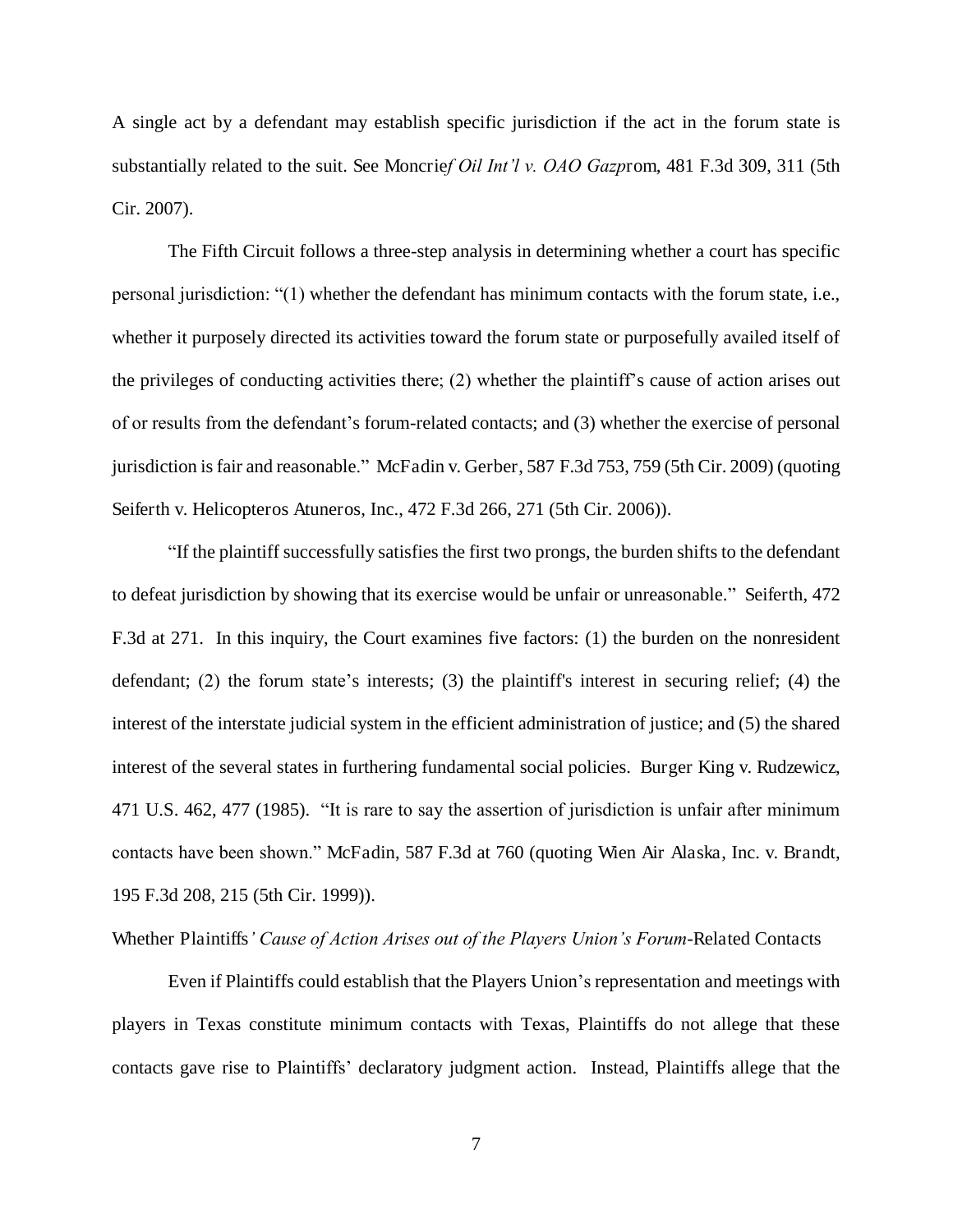cause of action arises from the Players Union "threatening the Dallas Texans, along with the other clubs, with an antitrust suit." Plaintiffs argue that the Players Union "admittedly made a threat to the youth clubs to sue them for antitrust . . . and that clearly contains a threat to sue the Texans in the State of Texas."

A defendant's threat of litigation does not establish specific jurisdiction over the defendant in a declaratory judgment action. See Xtera Communs., Inc. v. TPACK A/S, 2010 WL 4118803 (E.D. Tex. Sept. 1, 2010) (dismissing claim for declaratory relief for lack of personal jurisdiction because "demands for payment sent to Texas were the result of the unilateral action of the plaintiffs"); Thousand Trails, Inc. v. Foxwood Hill Prop. Owners Ass'n, 1999 WL 172322 (N.D. Tex. Mar. 22, 1999) ("the vast majority of the courts have held that the nonresident defendant's action in sending a demand letter to the plaintiff is insufficient to create personal jurisdiction."). Here, the threat of suit giving rise to the declaratory judgment action occurred in Chicago, Illinois, not in Texas. The Players Union did not threaten to file suit in Texas against any Texas youth club. A threat of litigation directed specifically against the Dallas Texans would not be sufficient to establish specific jurisdiction over the defendant in a declaratory judgment action.

Further, a plaintiff or third party's unilateral activities cannot establish minimum contacts between the defendant and forum state giving rise to the cause of action. Moncrief, 481 F.3d at 311. Plaintiffs argue that the Court has specific jurisdiction over the Players Union because it "directed a threat of litigation at the Dallas Texans for actions that **the club** does in the State of Texas." (emphasis added). Plaintiffs' ability to collect training compensation and solidarity fees in Texas relates to Plaintiffs' contacts with Texas. The solidarity fee the Dallas Texans seek relates to Dempsey's transfer to Major League Soccer, LLC from the Football Association of the United Kingdom. The Dallas Texans claims it is entitled to these fees under FIFA regulations because it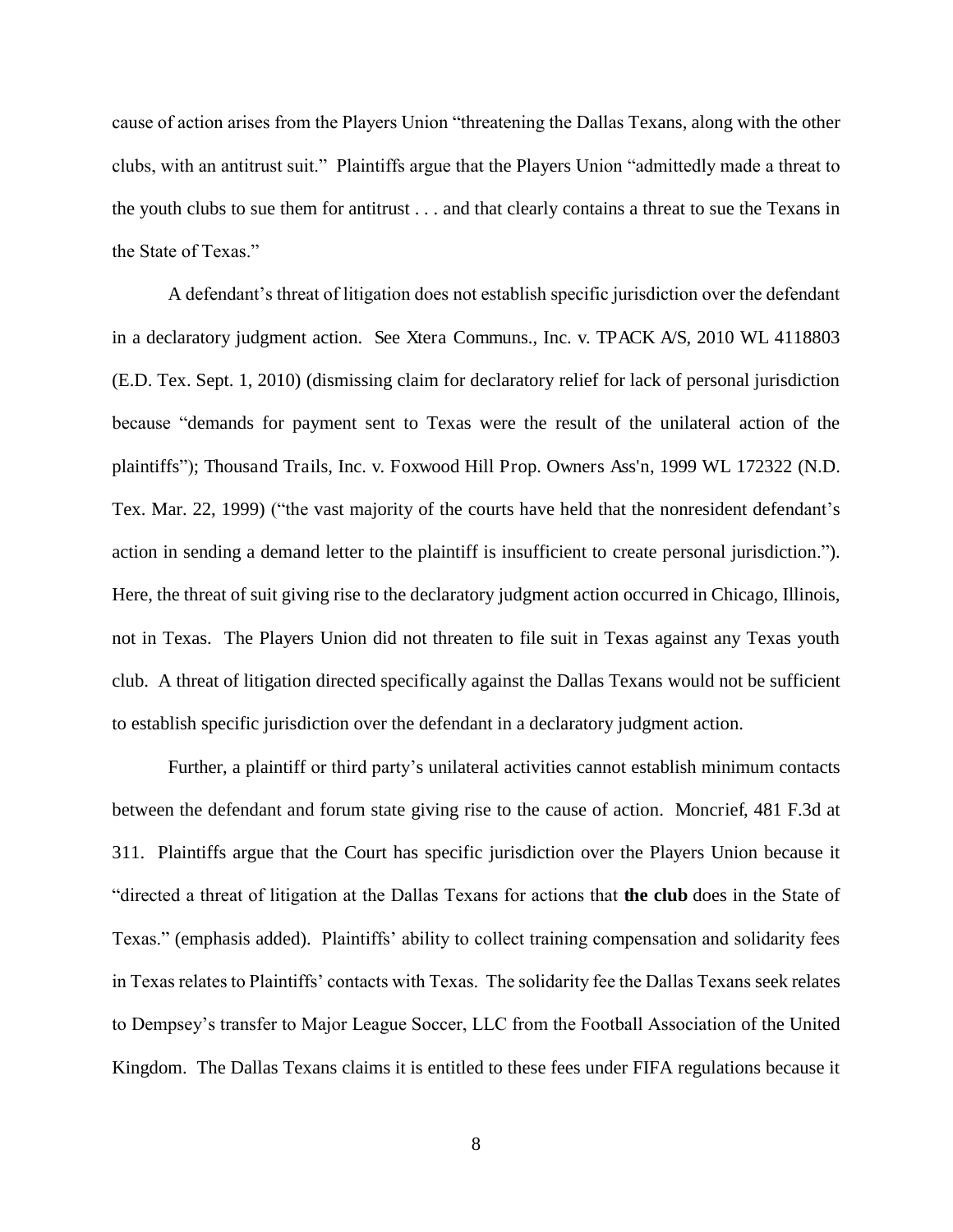trained Dempsey. The Players Union is not a party to the trade contract between the professional soccer clubs that would give rise to Plaintiffs' claim for solidarity fees in Texas. The Players Union's contacts with Texas do not give rise to the cause of action.

In an analogous case, the Fifth Circuit held that Texas lacked specific personal jurisdiction over a defendant who made allegedly defamatory statements about the plaintiff outside of Texas. Clemens v. McNamee, 615 F.3d 374, 380 (5th Cir. 2010). In Clemens, the defendant was an athletic trainer who had traveled to Texas to train the plaintiff and multiple other professional athletes at least thirty-five times. Id. at 377. The defendant made allegedly defamatory statements that he had injected the plaintiff with performance-enhancing drugs in Toronto and New York. Id. Although the injections and defamatory statements related to the training relationship, the Fifth Circuit held that Texas was not the focal point of defamatory statements, "the statements did not concern activity in Texas; nor were they made in Texas or directed to Texas residents any more than residents of any state." Id. at 380. The Fifth Circuit further held that harm suffered in Texas and Defendant's knowledge of the likelihood of harm in Texas did not establish a prima facie case of jurisdiction. Id.

Likewise, here, Texas was not the focal point of the threat of an antitrust suit and the threat was not directed to Texas residents any more than residents of any state. The Players Union's knowledge that the Dallas Texans might suffer harm in Texas as a result of an antitrust suit precluding them from collecting training and solidarity fees in Texas is insufficient to establish personal jurisdiction.

Whether the Exercise of Personal Jurisdiction is Fair and Reasonable

Plaintiffs have not successfully established that the Players Union had minimum contacts with Texas giving rise to the declaratory judgment. The Court therefore will not shift the burden